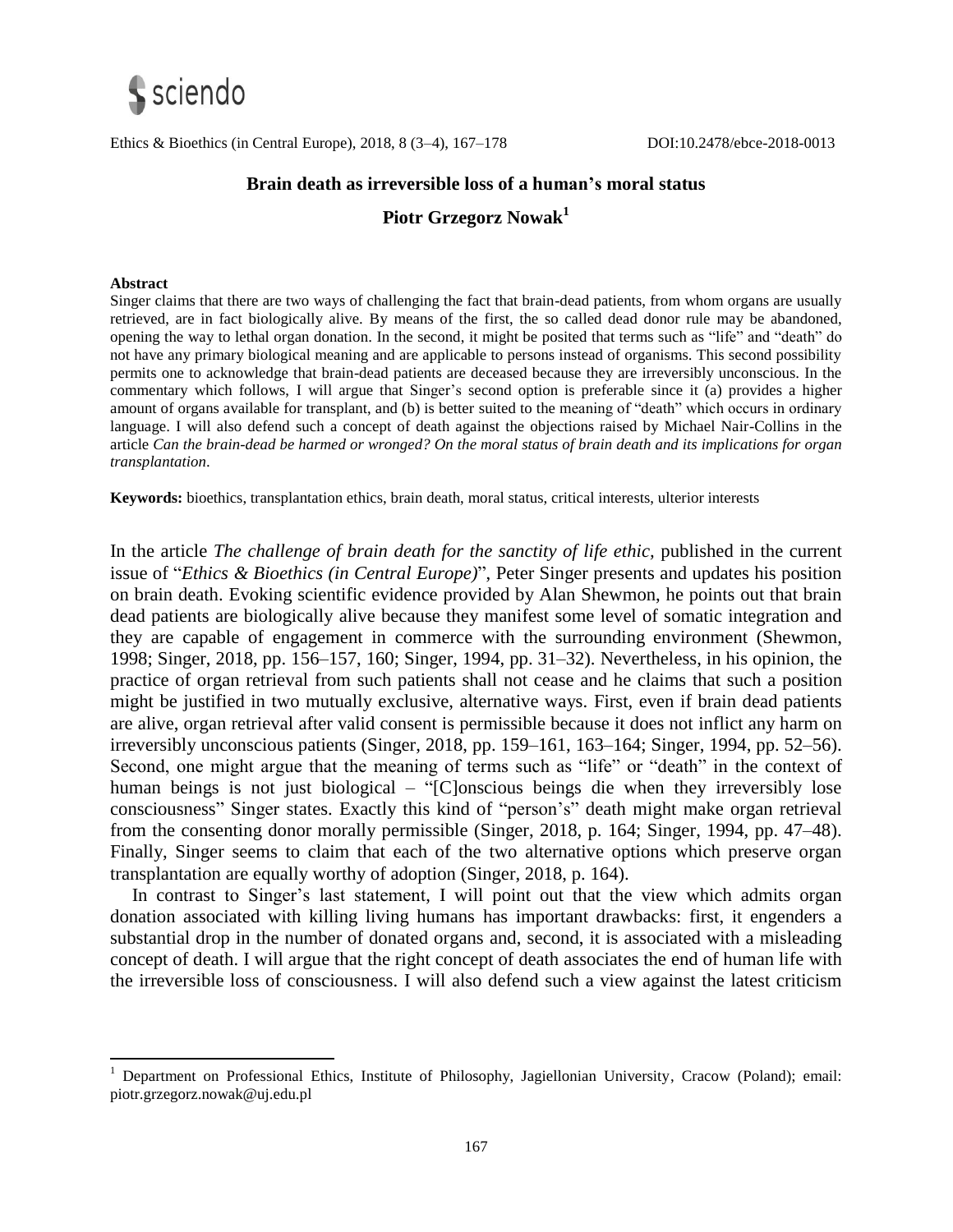developed by Michael Nair-Collins (2017).

 $\ddot{\phantom{a}}$ 

#### **Consent for the organ retrieval of the biologically living**

When Singer refers to the practice of organ retrieval without taking into account the dead donor rule, he writes that in such circumstances "[a]ll that is necessary is to rephrase the question potential donors are asked, so that they are asked to consent to organs being taken after irreversible total brain failure, with no hope of any recovery of consciousness" (Singer, 2018, p. 161). In the following sentences he adds:

We could then see what proportion of those currently willing to be organ donors would continue to be willing to donate under the new conditions. My hope is that this change would not cause a significant drop in the number of donors, as long as they received information about the irreversible nature of the condition that they would have to be in before they could be considered as a donor (Singer, 2018, p. 161).

Contrary to what other authors often suggest (Magnus, Wilfond & Caplan, 2014, p. 3; Bernat, 2013, p. 1290; Miller & Truog, 2012, p. 151), these hopes are not so nebulous if we think of American society. The research conducted by Nair-Collins and his fellows indicates that as many as 67% of the surveyed Americans from the sample would be willing to donate their organs if they found themselves in the state termed "irreversible apneic coma", even if organ retrieval would be described as causing biological death (Nair-Collins, Green & Sutin, 2015). However, the same research results show that 19 to 30% of the participants who express a willingness to donate organs 'after death' are unsure or unwilling to donate if the circumstances of organ retrieval are depicted as above (Nair-Collins, Green & Sutin, 2015). It has to be admitted that such a decrease in the number of donors might be considered substantial. For the sake of comparison, let us note that it is almost as large as the expected increase in the number of donors which might be achieved in American and British society thanks to the replacement of an opt-in organ procurement system with an opt-out system.<sup>2</sup> Given the extensive debate concerning the possibility of such change held by bioethicists (see for example Veatch & Ross, 2015, pp. 131–163; Wilkinson, 2011, pp. 81–100), as well as the fact that many European countries have actually decided to apply an opt-out system, it is hard to consider such a change as unimportant, whether there is an increase or decrease in the number of donors. Even more doubts arise with the introduction of the change postulated by Singer outside the borders of the USA and the United Kingdom – for example, in countries located in Central Europe where a commitment to the traditional sanctity of human life ethics and the deontological prohibition of killing seems stronger than in the USA or the UK. From this point of view, the other option mentioned by Singer, which preserves the possibility for organ retrieval, seems more promising; that is the acknowledgement that terms such as "death" and "life" do not have a mainly biological meaning, and that conscious beings die in the proper sense when they irreversibly lose consciousness. Adopting such a concept of death, one might defend the thesis that brain death is really the death of a human. This kind of strategy is related only to the change within the justification currently used for procedures, and does not require any modifications in the process of the authorization of organ retrieval, regardless whether it is based on an opt-in or opt-out system. In

 $2$  One might come to such a conclusion by taking into account the systematic review authored by Rithalia et al. (2009). The authors of the study estimate that the introduction of an opt-out system in the USA and the United Kingdom might trigger a 25–30% increase in the number of donors. More recent research conducted by Li, Hawley and Schiner (2013, p. 1123), is much more optimistic and indicates that even a 100% increase is obtainable in the number of donated organs.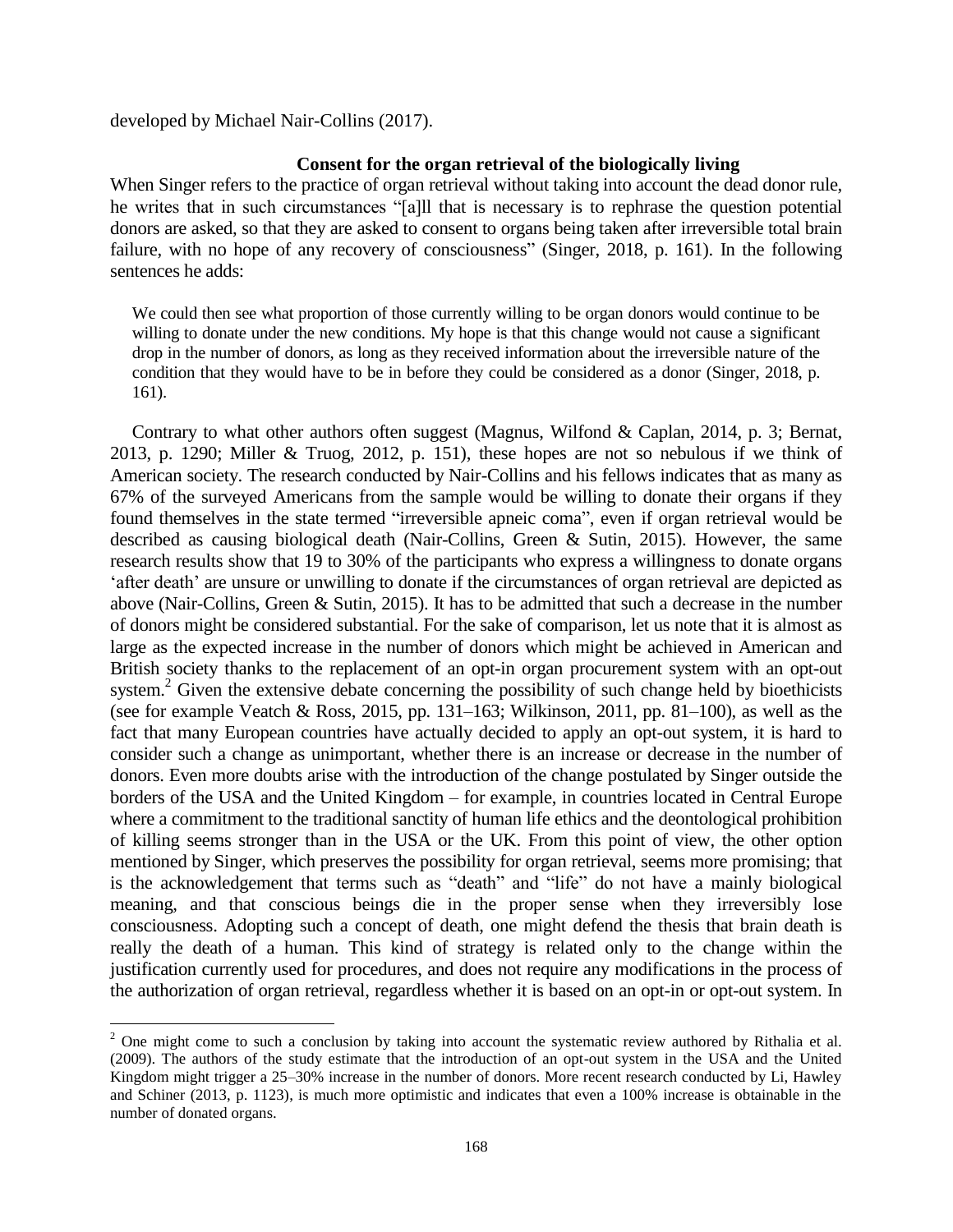the next part of the discussion of Singer, I shall prove that the postulated change which presupposes abandoning the biological concept of death for the sake of an "ethical" one is not only more useful but, first and foremost, more appropriate since it takes into account the fundamental sense of words such as "life" and "death".

### **Death as an irreversible loss of a human's moral status**

"Death" in its biological meaning might be defined as follows

(…) [it] is the irreversible cessation of the organismic capacity to maintain homeostasis of the extracellular fluid and thereby resist entropy. Extending the homeostenosis concept of aging, death is the limit beyond which homeostasis cannot be restored, when physiologic reserves are spent (...). It is a thermodynamic point of no return, a state-discontinuous point beyond which entropy and disintegration take over" (Nair-Collins, 2018, p. 33).

If we compare such a scientific concept with the meaning of "death" which occurs in ordinary language, we quickly realize that they are not congruent. This might be easily discernible in the case of the sentence "Adam's death was a great tragedy" which would be incomprehensible if we meant a biological meaning of "death" in this case. Death is commonly seen as bad for the person whose life ends (particularly if someone young dies who would otherwise have had many years of healthy life left, see for example McMahan, 2012, pp. 95–145; Nagel, 1970). Yet it is rather unclear why for any kind of being that *the mere fact* that it ceases to be a system which is capable of resisting entropy might be bad. The definition proposed by Nair-Collins also does not explain why death might provide the loved ones with the reason to start mourning, although it widely believed that it really does.

In everyday life, determining whether someone is alive or not is of great importance for us. The attitudes and behaviors which we present towards the living differ radically from those which are manifested towards the deceased (Veatch  $\&$  Ross, 2015, pp. 45–49). As I think one of the main reasons is the widespread belief that only the living might be helped or harmed. However, it is clear that the word "life" appears in this context in an ethical sense, not in a biological one, because biological life itself may have nothing to do with experiencing harms or benefits. The case of an artificially supported amputated arm is the best opportunity to see this (Lizza, 2018, p. 13; Veatch, 2015, p. 19). Such an arm constitutes a system capable of maintaining homeostasis and resisting entropy and thus, in accordance with Nair-Collins' definition of death, it is undoubtedly biologically alive. However, it is not alive in the fundamental sense of its word, that is, in the ethical sense. The sustained arm is not the patient to whom it belonged and the nursing care it enjoys is not to the benefit of the patient. If medical professionals would really provide care for such arms, we would consider it a waste of time and resources which should be utilized to help living people in the ethical sense. The physicians in an intensive care unit are not biologists or scientists engaged solely in describing natural phenomena or constructing scientific theories which might investigate whether they are witnessing biological life or death. Physicians are first and foremost therapists, and their main task is to promote the wellbeing of a patient in accordance with medical knowledge.<sup>3</sup> For this reason, physicians should be interested in whether the patient is alive or has died in the fundamental meaning of this world – that is in the ethical sense. From such a perspective it is best to define death as an irreversible

<sup>&</sup>lt;sup>3</sup> See, for example, section 2 of the Polish Medical Code of Ethics or principle no. VIII in Code of Medical Ethics of the American Medical Association, and the article about the ends of medicine by David Silver (2003, pp. 209–211).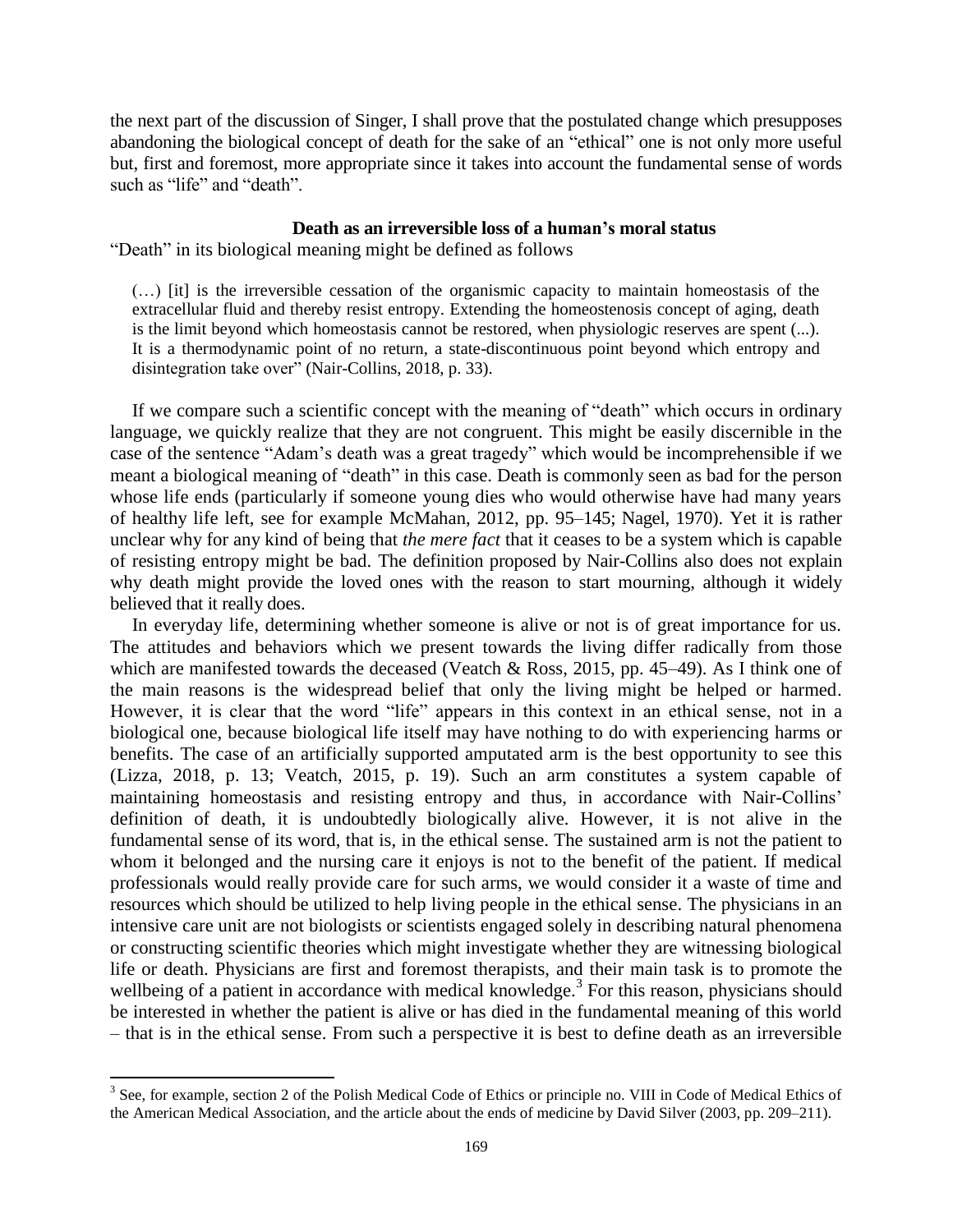loss of the human's moral status. Humans die when they irreversibly lose the properties which meant that they had morally relevant interests. 4 The end of life in that sense occurs simultaneously with the total irreversible loss of all capacities which different philosophical concepts recognize as determinants for moral status i.e.: the capacity to be sentient, to have desires, be rational, self-conscious, conscious, to communicate, and enter into social relations. 5 Such a view on death, which I call the Moderately Liberal Concept of Death (Nowak, 2016) adopts a potentially wide range of properties (and the presence of each of them might be sufficient to admit that we are dealing with a being with a particular moral status, that is with the "living" being in ethical sense of this phrase) to avoid getting too involved in the controversy concerning the grounding of moral status.<sup>6</sup> It is precisely on the basis of such a position that we can understand why death can be considered as bad for humans (because when humans lose their moral status, at the same time they lose the prospect of further good which might be available for them if they did not died, see McMahan, 2012, pp. 95–145 and Nagel, 1970), and why death gives reasons for mourning.

The tenets of this kind of concept of death, as Singer rightly points out (Singer, 2018, p. 161; Singer, 1994, pp. 48–50), in theory justifies the determination of death not only in case of brain death but also in the case of injuries to the structures of the higher brain on which the mentioned capacities are based. However, the results of research conducted on patients with the clinical diagnosis of a permanent vegetative state (that is, of total and irreversible unawareness and insentience, despite the preservation of the vegetative functions of the organism such as selfdriven breathing, see Posner et al., 2007, p. 357), suggest caution during the selection of neurological tests applied to determine death, and remaining conservative regarding this issue by using the same technical criteria which are currently applied to determine brain death. As it transpires, some of these patients are able to maintain cognitive and communicational activity despite this diagnosis, and are able to answer "yes" or "no" to simple questions solely through the activity of their brains as detected on fMRI scans (Fernández-Espejo & Owen, 2013; Monti et al., 2010; Owen et al., 2006, Żuradzki, 2011), while others are pain sensitive (de Tomaso et al., 2013; Yu et al., 2013). Given these findings, brain death should be adopted as a criterion of death on the basis of the Moderately Liberal Concept of Death instead of higher brain death.

### **Do brain dead patients lose their moral status?**

The strategy which aims at preserving the possibility of organ retrieval from brain-dead patients by means of an appeal to the concept of identifying death with the irreversible loss of the patient's moral status has recently been criticized by Nair-Collins (2017). In his recent article

 $\overline{a}$ 

<sup>&</sup>lt;sup>4</sup> For the concept of moral status see Galewicz (2013, pp. 15–172), Jaworska and Tannenbaum (2018), Warren (1997).

 $5$  A similar view concerning the issue of defining death is presented among others by McMahan (2002, pp. 423–455), Lizza (2006) and Veatch (2003, pp. 10–11; 2015).

<sup>&</sup>lt;sup>6</sup> From the list of properties that are recognized by different philosophical concepts as moral status determinants, only features such as species membership, being an object which preserves its identity thorough space and time, and being a biologically alive entity were removed. The first of the aforementioned properties constitutes an arbitrary criterion leading to speciesism (McMahan, 2002, pp. 212–214; Singer, 1994, pp. 172–183; Warren, 1973, pp. 53– 55). The latter two, despite perhaps being sufficient for the objects possessing them to have their own interests, are no longer the interests of a patient and certainly do not provide any agent-neutral reasons (or the agent-neutral reasons which they provide are negligible). The patient is not identical with a body deprived of any mental capacities. If we agree that insentient organisms have their own interests, then we should realize that such interests provide such small agent-neutral reasons that in everyday life we can destroy these kinds of organisms for absolutely trivial reasons. For more about this issue see Galewicz (2013, pp. 22–51; pp. 125–127) and Nowak (2018).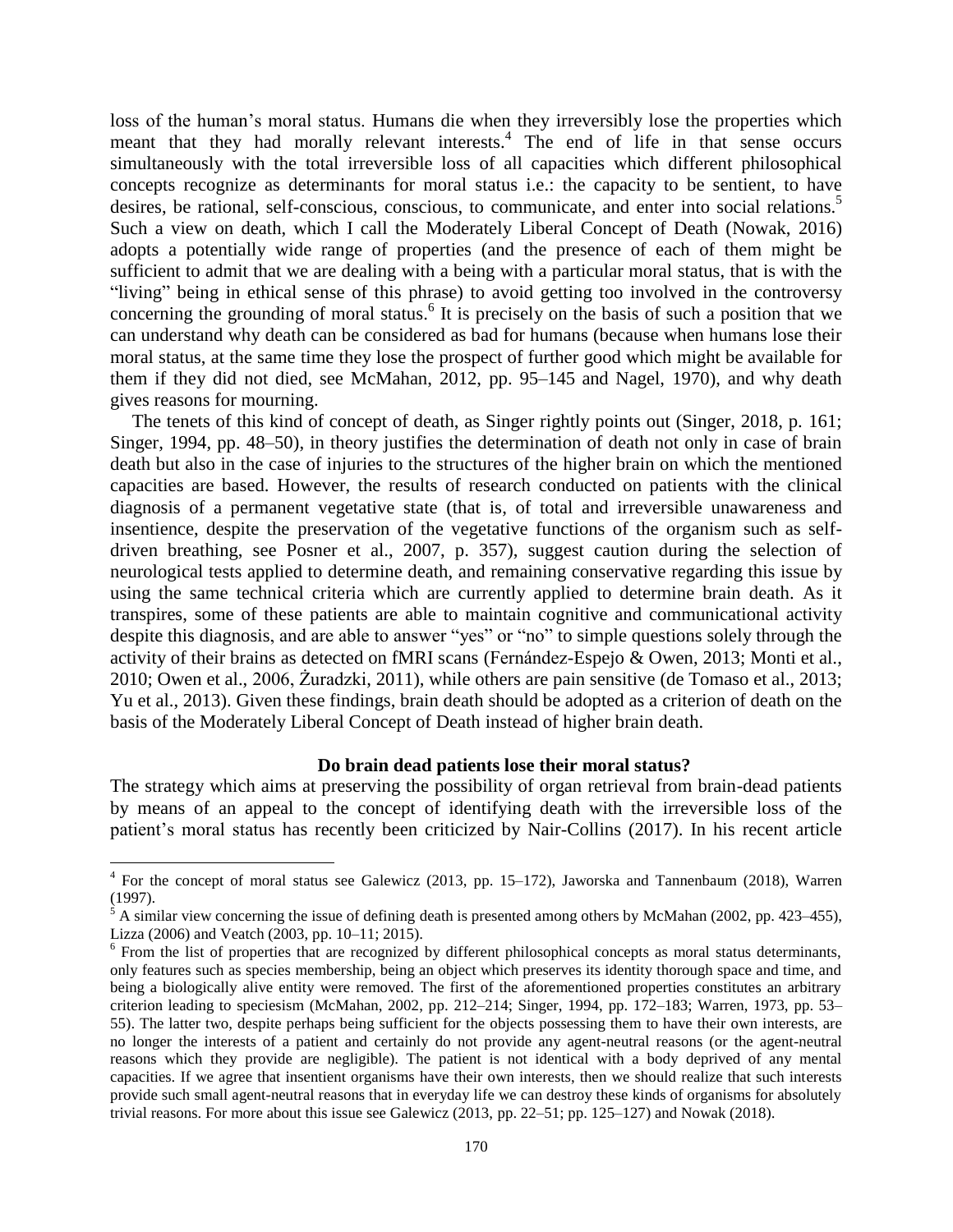*Can the brain-dead be harmed or wronged?: On the moral status of brain death and its implications for organ transplantation,* Nair-Collins argues that there are some obligations that we have towards brain dead patients which are grounded in their "incompetence-surviving investment interests." In his terms, the existence of such commitments indicates that these patients have not completely lost their moral status and thus they cannot be considered dead according to the concept which is defended here. In the subsequent part of the article I will focus on this argument and try to defend the Moderately Liberal Concept of Death.

The distinction between investment interests and experimental interests is the first step in Nair-Collins' reasoning (2017, pp. 529–531, see also Davies, 2007; Dworkin, 1994, p. 201; Feinberg, 1986, p. 37; Regan, 1983/2004, p. 87). Investment interests include all the things that the person is "invested in". Such interests are connected with a person's striving for some things or events to actually occur or take place, whereas experimental interests are conditioned by the subject's ability to be sentient. Among the interests of the second kind are all sorts of pleasure and the avoidance of pain. Investment interests, on the other hand, include interests based on simple desires concerning, for example, what to eat for dinner on a given day, Feinberg's ulterior interests (1986, p. 37) or the critical interests described by Dworkin (1994, p. 201). The latter are associated with final life goals, with all the things that are perceived as giving meaning to human existence. The next step in this argument is to point out that the status of three hypothetical patients (Daniel, Veronica and Christine) is identical if investment interests are considered and different only from the point of view of their experimental interests (Nair-Collins, 2017, pp. 534– 540). Daniel is in end stage dementia, Veronica is reliably diagnosed as being in a permanent vegetative state, whereas Christine is brain-dead, that is to say in a state of irreversible apneic coma.

As Nair-Collins points out, each of these patients might have some investment interests regarding what happens to their bodies after the point when competence is irreversibly lost He calls such interests "incompetence-surviving investment interests" (Nair-Collins, 2017, p. 535). To move the discussion on a little bit further, let it be noted that such interests are not "created" in a state of irreversible incompetence but rather raised before such a state developed. As an example, we might suppose that each of the patients formulated desires such as "I want my organs to be donated *after the biological death of mine*," and "I do not want my biological life to be actively ended, although I do accept withholding or withdrawing futile life sustaining treatment." According to Nair-Collins, interests which are based on such desires might be violated to the same extent in each of the three aforementioned cases, because in each of them organ retrieval is conducted before biological death and biological life is actively ended (Nair-Collins, 2017, pp. 534–540). Experimental interests are the only difference between Daniel, Veronica, and Christine – only Daniel is capable of experiencing pain and pleasure while Veronica and Christine are both irreversibly unconscious. Yet, as Nair-Collins stresses, Daniel's right to bodily integrity, which he undoubtedly has, is based not on his experimental interests, but on his incompetence-surviving interests (Nair-Collins, 2017, pp. 537–538). Daniel does not differ in this respect from Veronica and Christine and therefore if Daniel has the right to bodily integrity and his incompetence-surviving interests count, the same should be said about Veronica and Christine. Finally, the analysis conducted by Nair-Collins is supposed to result in the conclusion that it is impossible for braindead patients to have lost their moral status, because they might be harmed or wronged if one compromises their interests (Nair-Collins, 2017, pp. 540– 542).

Nair-Collins' argument is the most serious attack on the concept that equates death with the irreversible loss of a patient's moral status which has taken place in recent years and, therefore,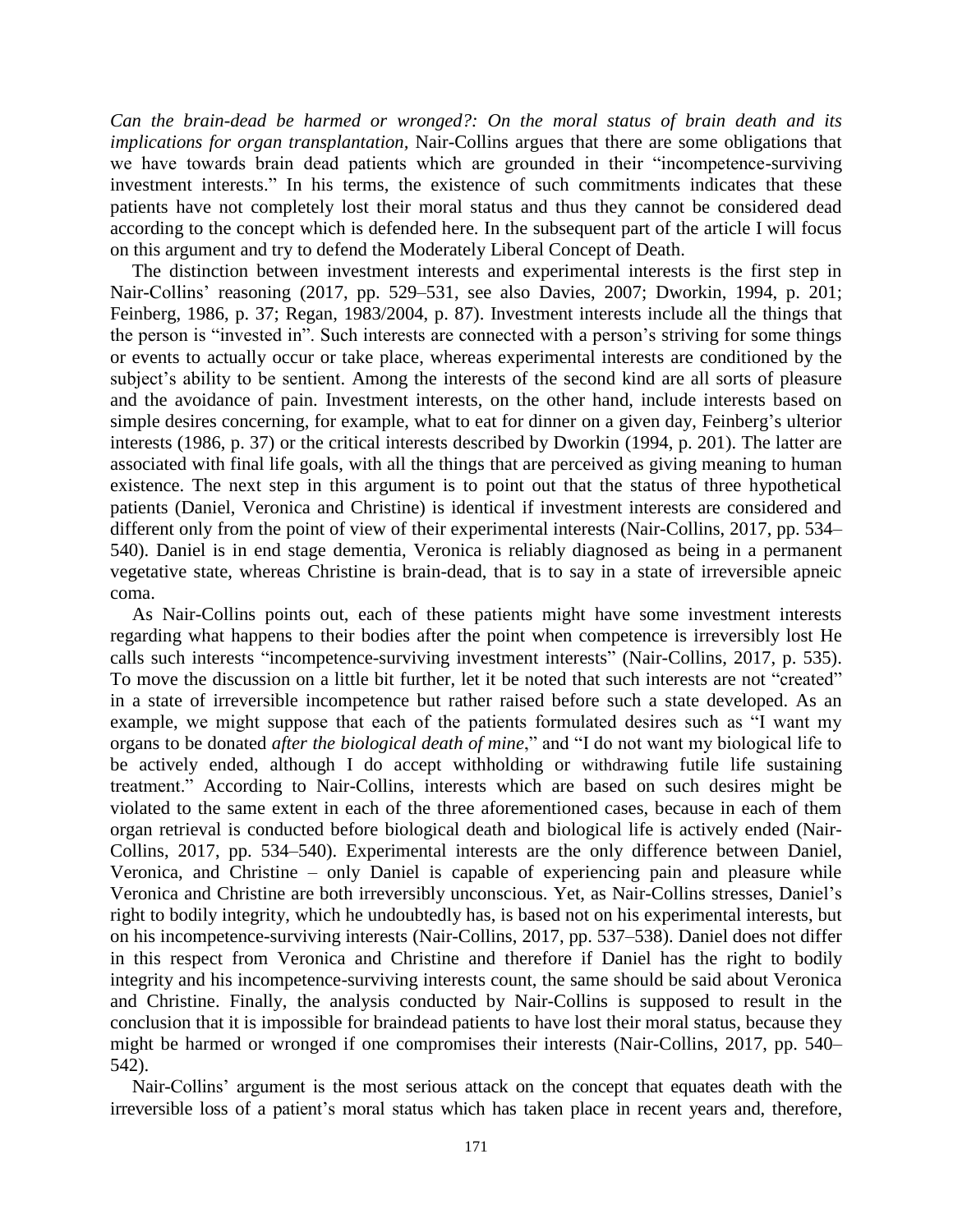advocates of this concept such as myself are obliged to discuss it. In the next part of the text, I shall show the reasons why I believe that the concept which identifies death with the irreversible loss of the moral status of human beings, nevertheless allows us to admit that brain-dead patients are truly dead. I will also show how such a view of death coheres with the existence of incompetencesurviving investment interests.

First of all, it should be noted that, if the presence of incompetence-surviving investment interest indicates that the particular being has moral standing, then it must be admitted that not only braindead patients have moral status but bodies in a stage of rigor mortis or bodies which have been buried in graves for many years, such as Kant's remains, have moral status as well. To prove this, let me provide the following reasoning: suppose that Kant had a desire "*never* to be slandered" during his life which became the basis for his incompetence-surviving investment interest. Following the examples given by Nair-Collins, it should be stated that Kant, from the point of view of such interests, might be equally harmed or wronged when he is slandered when, let us assume, he is in end-stage dementia, when he loses consciousness and becomes permanently vegetative, or when he lapses into an apneic coma in a state of brain death, although he is still biologically alive. Since Kant might be harmed or wronged at each of these stages, it seems to imply that some things might be good or bad for him at each of these stages, and his interests should be cared for. Therefore, he has moral status, that is to say he is alive in the ethical sense. Yet, we should note that nothing about the nature of incompetence-surviving investment interests suggests that such interests cannot persist after the biological death of a human. Taking this into account, it should be acknowledged that if someone slanders Kant at this moment, he harms or wrongs him to the same extent as he would do at the time when Kant was biologically alive, even though he has become irreversibly incompetent. Thus it seems that Kant might be harmed or wronged at this moment and therefore he has moral status. Consequently if "death" in its fundamental sense means "irreversible loss of moral status," it follows that Kant is still alive, even though he has been biologically dead since 12 February, 1804. This is clearly absurd.

At first glance, such bizarre consequences argue for the immediate rejection of a concept which identifies death with the irreversible loss of a patient's moral standing. Nevertheless, I believe that in fact they stem from some kind of misconception. Before anyone can dismiss such a concept of death, they should consider first the implications for the very concept of moral status which are brought about by Nair-Collins' cases. How should we understand that the possibility of violating Kant's incompetence-surviving investment interests at this moment proves that he has moral status? Does it mean that *at the moment* Kant has moral status? If we answer "yes" to that question then how would we settle our doubts concerning the location of the subject to whom we assign this moral status? Is he identical to the remains of Kant which are buried in Königsberg Cathedral? And what if someone slanders Kant a million years from now, when there will be no remains but only the molecules which once constituted his body dispersed around the world? In such circumstances, would slandering Kant be harmful for these molecules? If one admits that incompetence-surviving investment interests are sufficient grounds to assign moral status to brain-dead bodies, as Nair-Collins does, then the same perfectly moral status should be assigned to Kant's remains at the moment, as well as to the dispersed molecules million years later.

Such consequences are troublesome, especially if we bear in mind the particular kind of incompetence-surviving interests on which Nair-Collins focuses most of his attention. Along the lines of one of his cases (Nair-Collins, 2017, p. 538) one might imagine that Consuela, a woman who highly values her autonomy and right to self-determination, has an interest in *having a say* about what happens to her at the end of her life as well as after her biological death. For such a person, any interference with her body, either at the end of her life or after her biological death,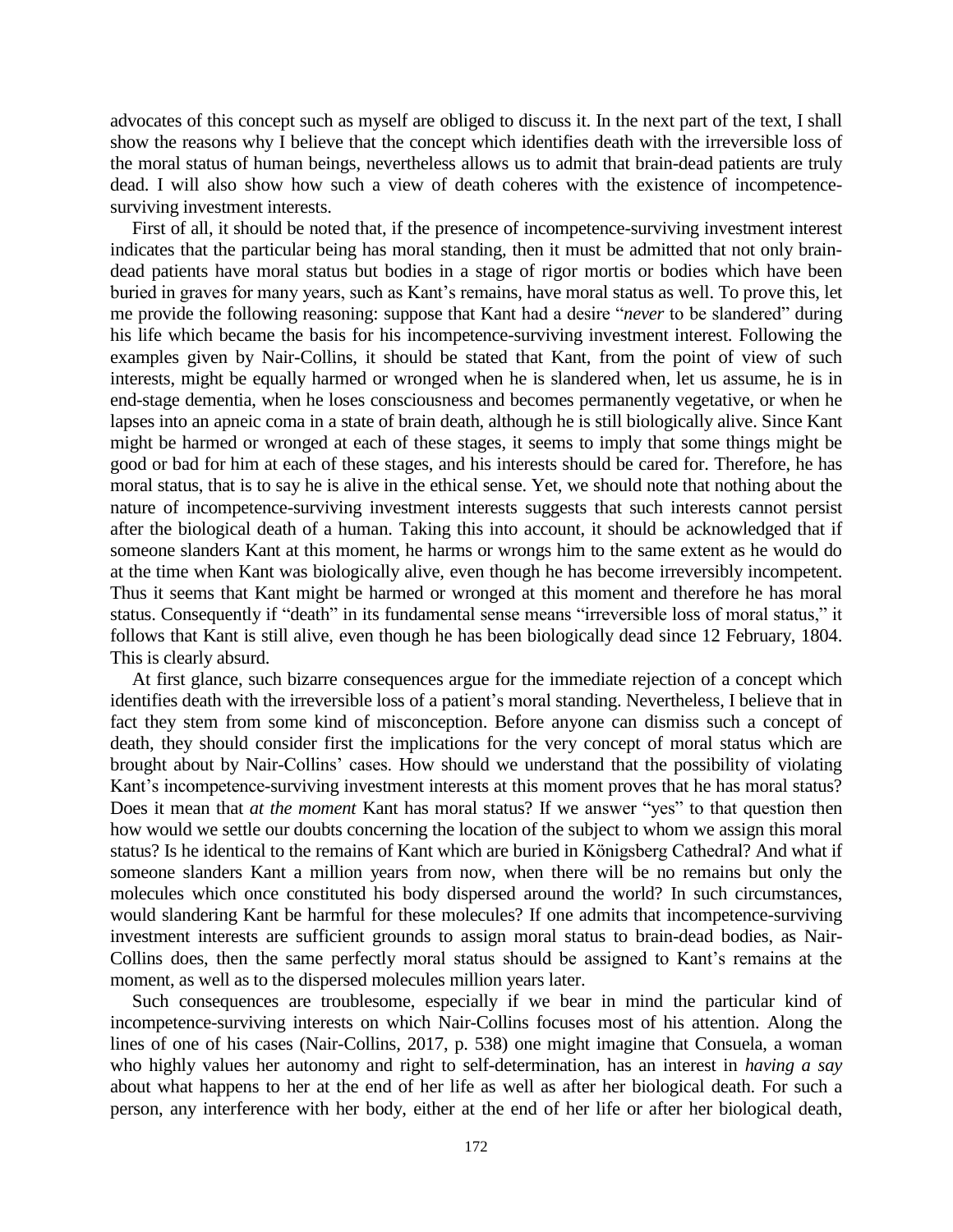would constitute harm as long as she had not consented for it personally or through a representative making decisions on her behalf. Without Consuela's valid consent (either prospective or surrogate) it would be equally harmful to cremate her body the week after her biological death, as well as erecting a building a million years later in the place occupied by the molecules that once were a part of her body. Thus, it seems that all dead people who valued their autonomy in the same way as Consuela should have eternal representatives deciding forever on their behalf in accordance with the substituted judgement standard.<sup>7</sup> While making these kinds of decisions might make sense when it comes to issues associated with end-of-life care or even alternative forms of burial, the very notion of the institution of an eternal surrogate decision maker is utopian in the extreme.

The concept of moral status that is implicit in Nair-Collins' article evidently has absurd consequences and involves unlimited moral obligations towards the dead. Its author understands it well and tries to defend it by assuming that incompetence-surviving interests do not count in utilitarian calculus in the same manner as other preferences do, such as "to have a life-threatening disease cured which is easy to treat." The proper way to account for incompetence-surviving investment interests is grounded in respect for persons, which as Nair-Collins states is "largely (though not entirely) a negative obligation, an obligation to avoid interfering, insofar as otherwise morally permitted, in the important choices of other people's lives" (Nair-Collins, 2017, p. 550). Acknowledging that obligations derived from incompetence-surviving investment interests have such a character is supposed to protect the living against the absurd claims of the dead. It seems, however, that this does not work as intended, given that in my version of Consuela's case we are dealing only with a negative duty of non-interference, and yet we still have to struggle with the absurd claims of the dead.

To sum up my discussion of Nair-Collins' argument, I would like to emphasize that his conception is associated with two difficulties. First, on its basis, human remains and even the molecules which once constituted part of the human body are the direct "bearers" of moral status, and *they* might be harmed if one's conduct does not cohere with the incompetence-surviving investment interests. Second, incompetence-surviving investment interests might be a source of unlimited and absurd obligations on the part of the living, even if such interests determine mainly negative obligations forbidding interference without consent.

The problems faced by Nair-Collins might perhaps be solved in several different ways. The path leading to the solution which I prefer can be found, for example, in Kant's writings. He considers the case of posthumous slander as follows:

Someone who, a hundred years from now, falsely repeats something evil about me injures me right now; for in a relation purely of rights, which is entirely intellectual, abstraction is made from any physical conditions (of time), and whoever robs me of my honor (a slanderer) is just as punishable as if he had done it during my lifetime - punishable, however, not by a criminal court but only by public opinion, which, in accordance with the right of retribution, inflicts on him the same loss of the honor he diminished in another (Kant, 1991, p. 296).

In the aforementioned quotation, several things are worthy of our attention. At first glance it is striking that harm in Kant's account is atemporal in character. Yet, the other issue is more important: posthumous harm is bad *for particular persons* in an atemporal sense, or it is bad for them retrospectively, that is, despite the fact that it happened after death, it is bad at the time when the persons were still alive (speaking otherwise, the future has an influence on the past, contrary to the

<sup>&</sup>lt;sup>7</sup> For more about substituted judgment standard see Beauchamp and Childress (2001, pp. 99–100).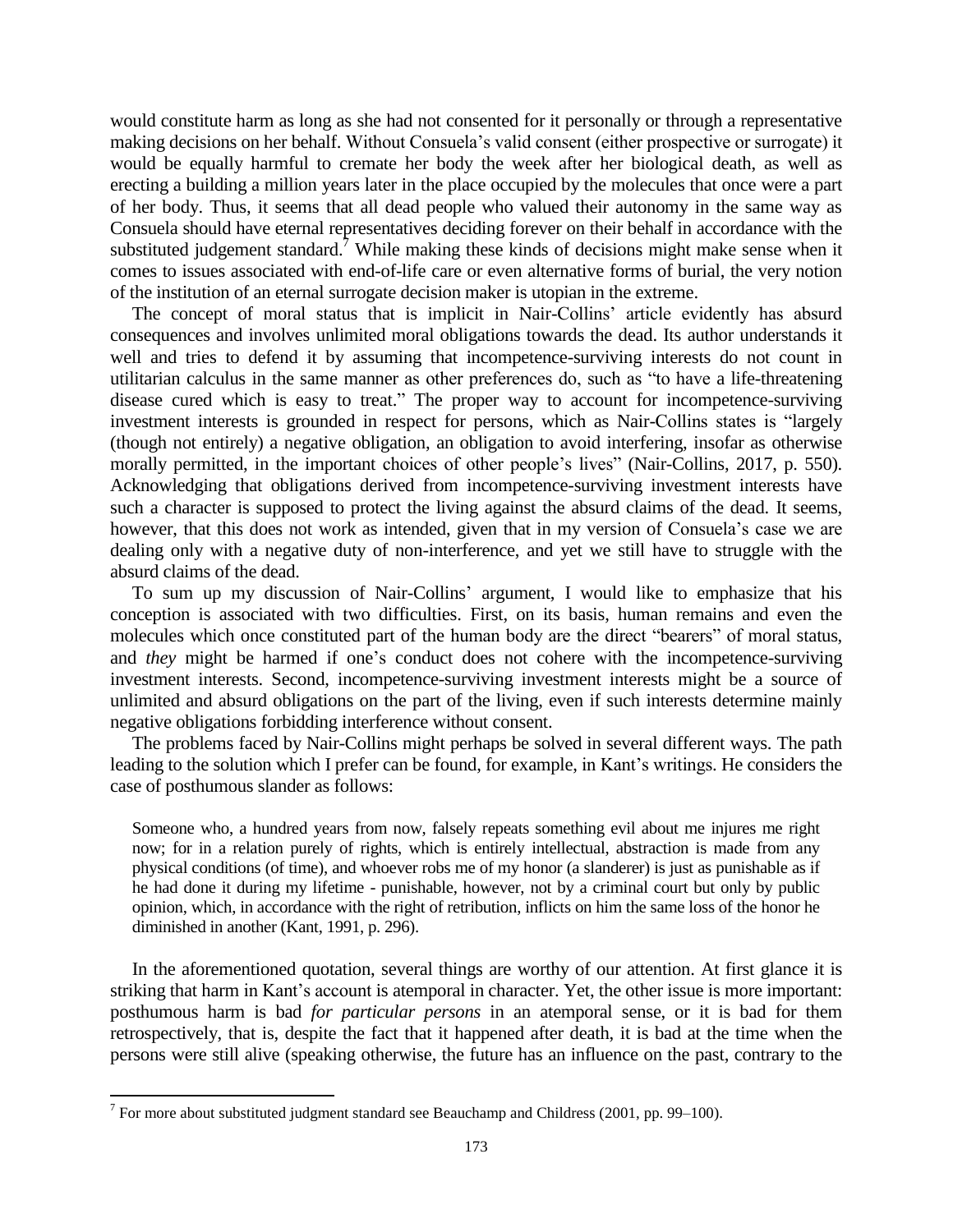usual understanding of causal links). Harms of this kind are not bad for the remains, which are not persons in the Kantian sense. Even if Kant's interest in not being ever slandered is capable of persisting through his irreversible loss of competence, and therefore slander at the moment is bad for *him*, it does not mean that Kant's *remains* have a moral status. Moral status, I repeat, is held by entities which possess the properties which cause them to have morally relevant interests. Kant's remains cannot have either the capability of being sentient or the ability to desire, they are neither rational nor conscious, nor do they have the ability to communicate or enter into social relationships. In short, they do not have any property that can be considered to be the determinant of moral status. The last one, however, is possessed by Kant himself who had the ability, among others, to desire certain things. It is precisely on these desires that his investment interests might be grounded, including those which are able to persist through incompetence. If Kant, when he was competent, had a desire to have a say on what happens to him at the end of his life, as well as after his biological death, and then the desire became the basis for his incompetence-surviving investment interest, in such circumstances we really have some sort of obligation towards his remains. Still, it is not derived from the properties of these remains, but is based on the desires formulated by Kant in the past. In other words, our duties towards remains are only indirect, and in this respect are similar to the duties that we have towards the things which are owned by other living people. The mere fact that I have a duty not to repaint your car without your permission does not mean that your car has a moral status. I would not have such a duty if this car did not belong to you or to anyone else, or if you allowed me to repaint it. However, if this car is yours and I repaint it without your permission, then there is something wrong with what I do, although I do not violate the direct duties towards you.

Let me briefly summarize what I am trying to say here: our obligations might bind us directly or indirectly; direct obligations are those which we have towards subjects of moral status, whereas indirect obligations are towards things which themselves are deprived of morally relevant interests. Nevertheless, some behavior which affects these things might still be good or bad for beings which have moral status (Galewicz, 2013, p. 13; Warren, 1997, p. 439).

We shall now return to the problem of brain-dead patients. These patients, just as is the case with Kant's remains, do not have any properties which could constitute criteria for moral status. The only thing that distinguishes them from the remains is the fact that they are biologically alive, and this on its own, as Nair-Collins realizes, does not make a morally sound difference (Nair-Collins, 2017, p. 550). The concept of death, which identifies the end of human life with the irreversible loss of moral status, provides sufficient reasons for considering them dead in the fundamental sense. We have no direct obligations towards brain-dead human bodies, yet it obviously does not mean that we can completely ignore our indirect obligations. The latter are derived precisely from the incompetencesurviving investment interests which are based on the desires of once living (in the ethical sense) people. Analogically, the fact that we have no direct obligations towards our neighbor's car does not mean that we can treat it as we please, for example by breaking in to it when we want to go on a summer ride. Nonetheless, I believe that the obligations which we have directly towards beings of moral standing are usually stronger than these which have only an indirect character.<sup>8</sup> For example, if I break into my neighbor's car to bring my dying son to the hospital, my action is more justified

 $\overline{a}$ 

<sup>&</sup>lt;sup>8</sup> This belief might be justified by an appeal to Korsgaard's (1983) distinction of conditional and unconditional value. Taking into account her idea, it might be said that only the subjects of moral status have an intrinsic value, which means that only they are valuable unconditionally as "objective value conferrers". They have a capability of conferring value to the things which are external to them, making them objectively good and worthy of promotion or protection by other moral agents. The fact that subjects of moral status are the source of objective values might explain why we should usually care more about them. However, I will not pursue this issue further here.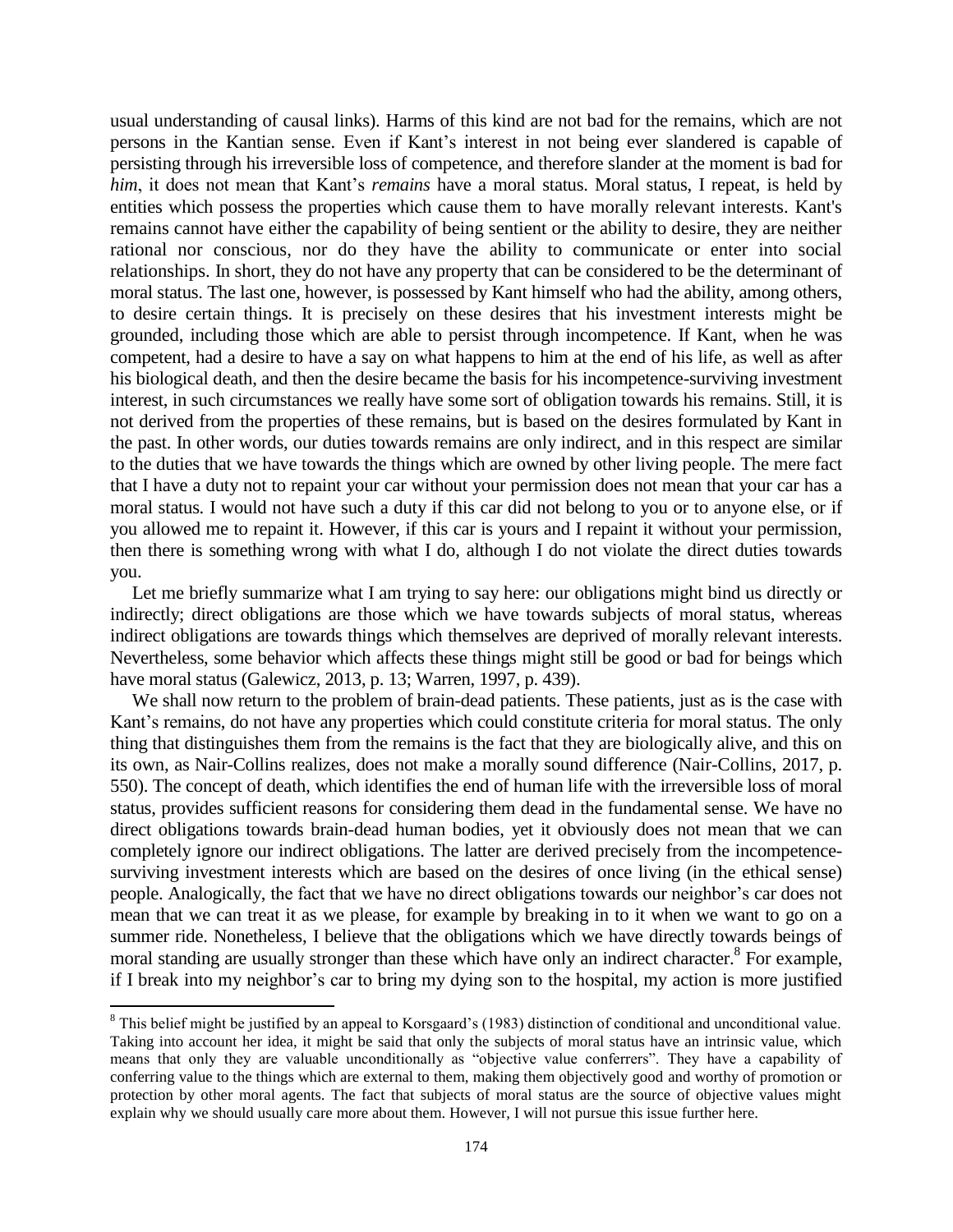than if I force the neighbor to "donate" his blood which I use for a life-saving transfusion. My obligations towards other people's property might be easier to overcome than the direct obligations towards them, especially when rescuing someone's life or health is at stake. From such a perspective, the practice of organ retrieval from brain-dead donors that is based on an opt-out system seems legitimate. Such a policy might be perceived as a compromise based on the appropriate weighting of indirect obligations towards brain-dead bodies and direct commitments towards people awaiting a transplant. The obligations towards brain-dead bodies due to their indirect character are of lesser importance than the interests of the living to be rescued from death.

#### **Conclusion**

For the sake of all the practical decisions that are made in everyday life, it is of great importance whether they concern the living or the dead. Facing someone's premature death, we are overwhelmed with grief, and death is seen as bad for the person who has died. When we think of our death, it frightens us a lot or, on the contrary, we look forward to it, believing that it will let us escape a misery foreseen. Almost never is death something which is indifferent for us. The dead are not cared for by physicians, unlike the living. We believe that the dead cannot be helped anyhow (only humans in an atemporal sense might be helped if we pursue their will, but we cannot help the dead, that is we cannot help the body which presently constitutes the remains of a once living person). Death is also traditionally a moment which is appropriate to begin mourning. In all these contexts it is clearly visible that "death" has value-laden meaning which completely does not fit the biological understanding of this notion. Let me recall here that through "biological death" Nair-Collins understands "irreversible cessation of the organismic capacity to maintain homeostasis of the extracellular fluid and thereby resist entropy" (Nair-Collins, 2018, p. 33). This scientific notion of death is, I think, totally incomprehensible for the average language user, who has no basic knowledge of statistical mechanics or knows what entropy is. Bearing in mind that the fundamental meaning of "death" is ethical, it is seems quite appropriate to retrieve the organs from brain-dead donors on the basis of their consent (or lack of objection) for "the deceased organ donation" instead of the consent (or lack of objection) for "organ donation causing the biological death". The second policy might trigger conceptual confusion, not only because of the fact that in this case the meaning associated with the attribute "biological" is incomprehensible, but also because the combination of the words "biological" and "death" creates a peculiar kind of oxymoron. The word "death" carries a strong ethical load, while the term "biological" eliminates this charge, pointing attention to the fact that we are supposed to deal here with a concept from the natural sciences, and natural sciences are not interested in morals.

In closing, I would like to point out that I limited myself in this article to presenting an argument advancing the thesis that organ retrieval after brain death really occurs after the donor's death, therefore people who consent or do not object to deceased organ donation are not exploited if the retrieval actually takes place. I was not concerned here, however, with the issue of the legitimacy of the dead donor rule or with answering the question of whether organs for transplantation should be retrieved only after the natural death of the patient. The only thing which I stated was that natural death (accompanied by consent or lack of objection) is a sufficient condition for the permissibility of organ retrieval. Notwithstanding, it might be right to retrieve organs from dying patients if it is done at their request and if the organ retrieval does not inflict any harm on them. The experience of DCD protocols seems to support such a policy. DCD protocols were intended to utilize additional sources of organs for transplantation while simultaneously respecting the dead donor rule. However, organ retrieval under such circumstances is associated with the risk of harming the dying patient and does not guarantee that the dead donor rule will not be infringed on (Marquis, 2010; Miller & Truog,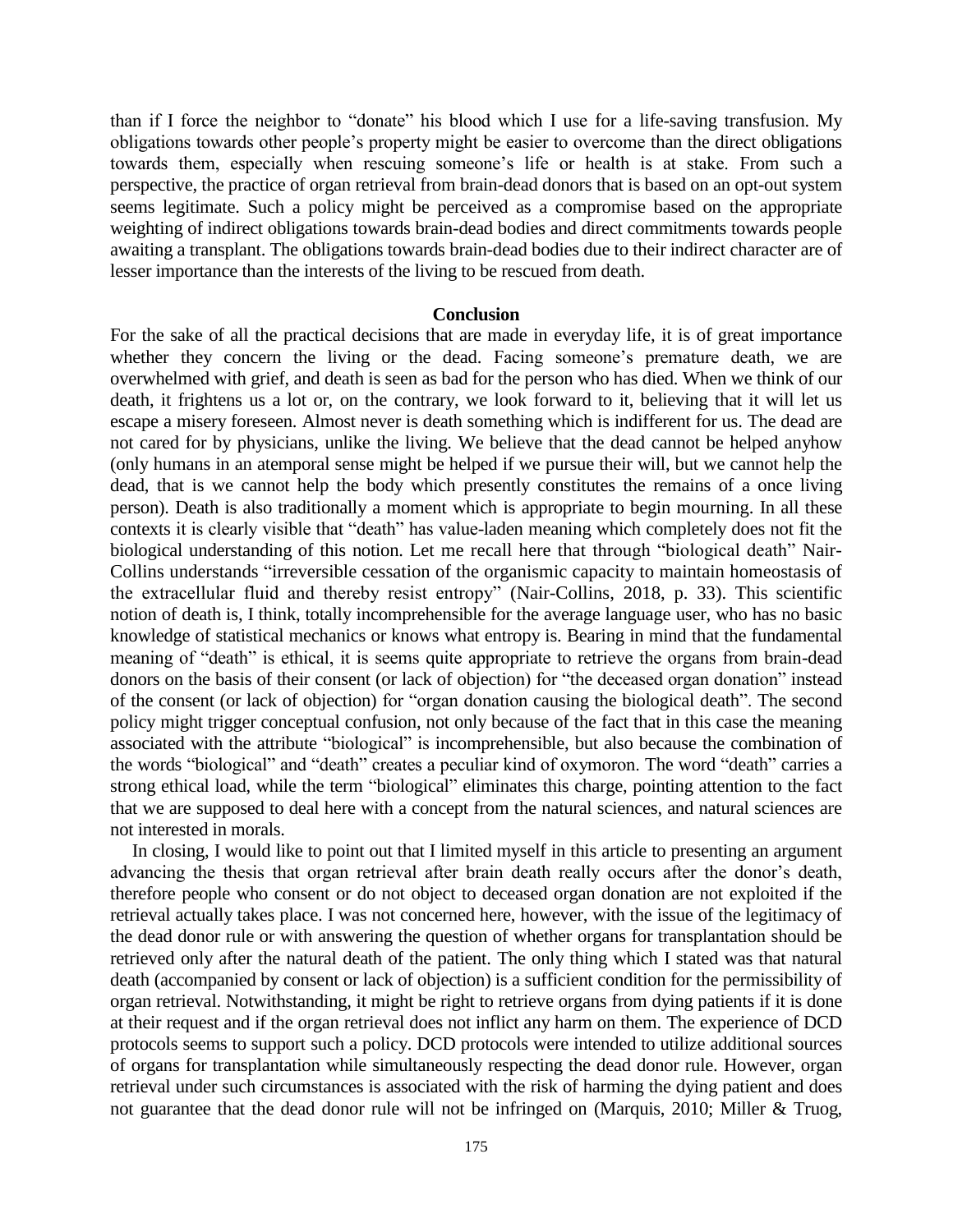2012, pp. 97–112; Nowak, 2018a; Nowak, 2018b; Truog, 2016; Wilkinson & Savulescu, 2012, pp. 45–46).

# **Acknowledgement**

The paper is a result of the research project 'Justice in Health Care' funded by the Polish National Science Centre (number 2013/08/A/ HS1/00079).

# **References**

AMERICAN MEDICAL ASSOCIATION (2015): *Code of medical ethics of the American medical association*. Chicago: American Medical Association.

BEAUCHAMP, T. L. & CHILDRESS, J. F. (2001): *Principles of Biomedical Ethics*. Oxford & New York: Oxford University Press.

BERNAT, J. (2013): Life or death for the dead-donor rule? In: *The New England Journal of Medicine*, 369(14), pp. 1289–1291.

DAVIES, J. K. (2007): Precedent autonomy, advance directives, and end-of-life care. In: B. Steinbock (ed.): *The Oxford handbook of ethics*. New York: Oxford University Press, pp. 349– 374.

DE TOMASO, M., NAVARRO, J., RICCI, K., LORENZO, M., LANZILLOTTI, C., COLONNA, F., RESTA, M., LANCIONI, G. & LIVREA, P. (2013): Pain in prolonged disorders of consciousness: Laser evoked potentials findings in patients with vegetative and minimally conscious states. In: *Brain Injury*, 27(7–8), pp. 962–972.

DWORKIN, R. (1994): *Life's dominion: An argument about abortion, euthanasia, and individual freedom*. New York: Vintage Books.

FEINBERG, J. (1986): *The moral limits of the criminal law*, *vol. 1: Harm to others*. New York: Oxford University Press.

FERNÁNDEZ-ESPEJO, D. & OWEN, A. M. (2013): Detecting awareness after severe brain injury. In: *Nature reviews neuroscience*, 14, pp. 801–809.

GALEWICZ, W (2013): *Status ludzkiego zarodka a etyka badań biomedycznych* [*The status of the human embryo and the ethics of the biomedical research*]. Kraków: Wydawnictwo Uniwersytetu Jagiellońskiego.

JAWORSKA, A. & TANNENBAUM, J. (2018): The Grounds of Moral Status. In: E. N. Zalta (ed.): *The Stanford encyclopedia of philosophy* (Spring 2018 Edition), [online] [Retrieved September 9, 2018]. Available at: https://plato.stanford.edu/entries/grounds-moral-status/.

KANT, I. (1991): *The metaphysics of morals*, transl. Mary Gregor. New York, Port Chester, Melbourne & Sydney: Cambridge University Press.

KORSGAARD, Ch. (1983): Two distinctions in goodness. In: *The Philosophical Review*, 92(2), pp. 169–195.

LI, D., HAWLEY, Z. & SCHINER, K. (2013): Increasing organ donation via changes in the default choice or allocation rule. In: *Journal of Health Economics*, 32(6), pp. 1117–1129.

LIZZA, J. P. (2006): *Persons, humanity, and the definition of death*. Baltimore: The John Hopkins University Press.

MAGNUS, D. C., WILFOND, B. S. & CAPLAN, A. L. (2014): Accepting Brain Death. In: *The New England Journal of Medicine*, 370(10), pp. 891–894.

MARQUIS, D. (2010): Are DCD donors dead? In: *The Hastings Center Report*, 40(3), pp. 24–31.

MCMAHAN, J. (2002): *The ethics of killing: Problems at the margins of life*. Oxford & New York: Oxford University Press.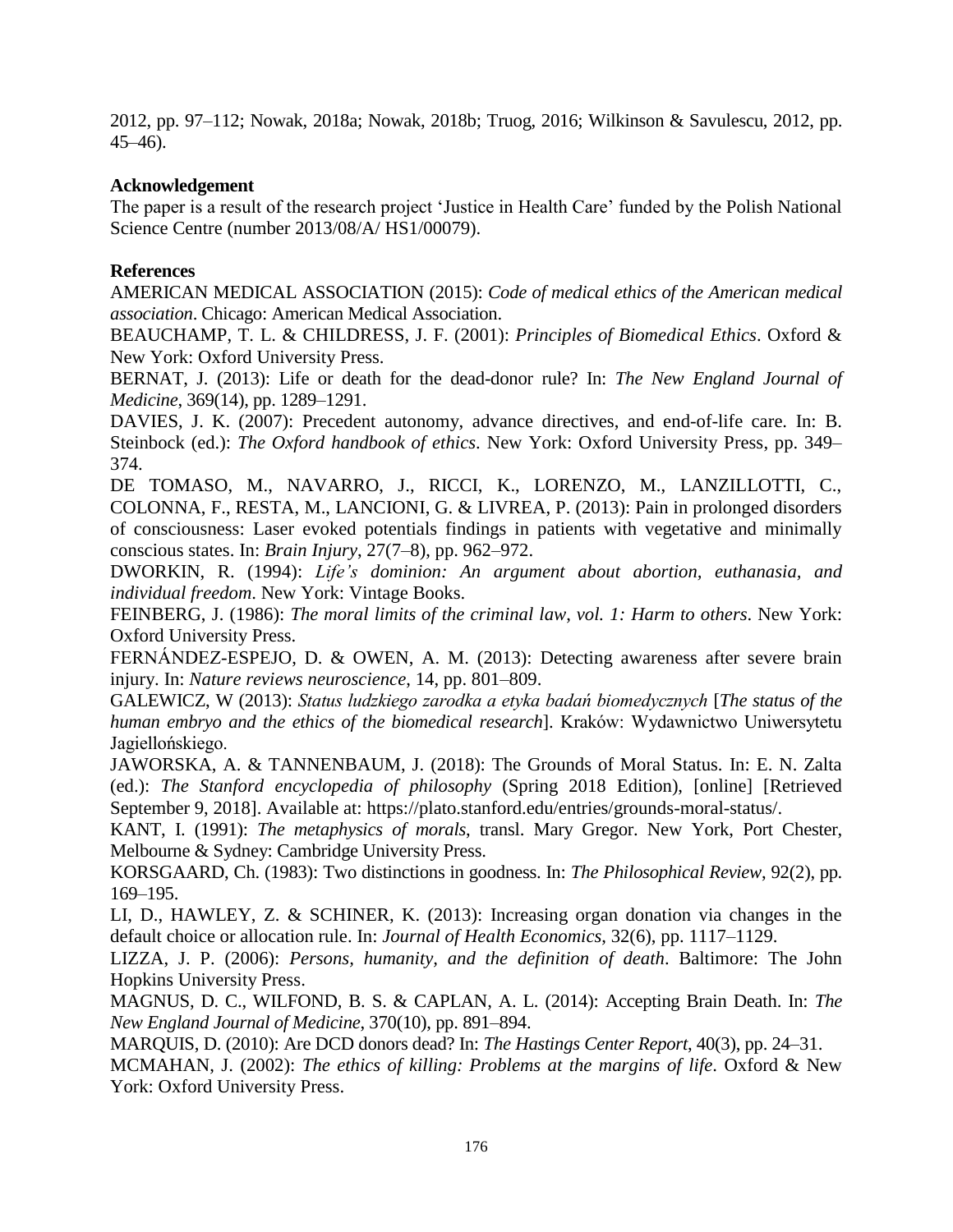MILLER, F. & TRUOG, R. (2012): *Death, dying, and organ transplantation*. Oxford & New York: Oxford University Press.

MONTI, M. M., VANHAUDENHUYSE, A., COLEMAN, M. R., BOLY, M., PICKARD, J. D., TSHIBANDA, L., OWEN, A. M. & LAUREYS, S. (2010): Willful modulation of brain activity in disorders of consciousness. In: *New England Journal of Medicine*, 362(7), pp. 578–589. NAGEL, T. (1970): Death. In: *Noûs*, 4(1), pp. 73–80.

NAIR-COLLINS, M. (2017): Can the brain-dead be harmed or wronged?: On the moral status of brain death and its implications for organ transplantation. In: *Kennedy Institute of Ethics Journal*, 27(4), pp. 525–559.

NAIR-COLLINS, M. (2018): A biological theory of death: Characterization, justification, and implications. In: *Diametros*, 55, pp. 27–43.

NAIR-COLLINS M., GREEN, S. R. & SUTIN, A. R. (2015): Abandoning the dead donor rule? A national survey of public views on death and organ donation. In: *Journal of Medical Ethics*, 41(4), pp. 297–302.

NOWAK, P. G. (2016): Umiarkowanie liberalna koncepcja śmierci jako uzasadnienie dla neurologicznych kryteriów śmierci [The moderately liberal concept of death as a basis for neurological criteria of death]. In: *Przegląd Filozoficzny – Nowa Seria* [*Philosophical Review – New Series*], 25(2), pp. 200–211.

NOWAK, P. G. (2018a): Pobieranie narządów po zatrzymaniu krążenia. O nadrzędności neurologicznego kryterium śmierci nad krążeniowym – kwestie regulacyjne [Donation after circulatory determination of death: About the precedence of neurological criterion of death over circulatory criterion – regulatory issues]. In: *Analiza i egzystencja* [*Analysis and existence*], 42, pp. 35–53.

NOWAK, P. G. (2018b): Pobieranie narządów po zatrzymaniu krążenia. O nadrzędności neurologicznego kryterium śmierci nad krążeniowym – kwestie filozoficzne [Donation after circulatory determination of death: About the precedence of neurological criterion of death over circulatory criterion – philosophical issues]. In: *Analiza i Egzystencja* [*Analysis and existence*], 42, pp. 55–71.

OWEN, A. M., COLEMAN, M. R., DAVIS, M. H., BOLY, M., LAUREYS, S. & PICKARD, J. D. (2006): Detecting awareness in the vegetative state. In: *Science*, 313(5792), p. 1402.

POLISH MEDICAL CODE OF ETHICS [online] [Retrieved August 29, 2018]. Available at: http://www.nil.org.pl/\_\_data/assets/pdf\_file/0003/4764/Kodeks-Etyki-Lekarskiej.pdf

POSNER, J. B., SAPER, C. B., SCHIFF, N. D. & PLUM, F. (2007): *Plum and Posner's Diagnosis of Stupor and Coma*. Oxford & New York: Oxford University Press.

REGAN, T. (1983/2004): *The case for animal rights*. Berkeley: University of California Press.

RITHALIA, A., MCDAID, C., SUEKARRAN, S., LINDSEY, M. & SOWDEN, A. (2009): Impact of presumed consent for organ donation on donation rates: a systematic review. In: *BMJ*, 338, p. a3162.

SHEWMON, A. D. (1998): Chronic "brain death": Meta-analysis and conceptual consequences. In: *Neurology*, 51(6), pp. 1538–1545.

SILVER, D. (2003): Lethal injection, autonomy and the proper ends of medicine. In: *Bioethics*, 17(2), pp. 205–211.

SINGER, P. (1994): *Rethinking life and death: The collapse of our traditional ethics*. New York: St. Martin's Press.

SINGER, P. (2018): The challenge of brain death for the sanctity of life ethic. In: *Ethics & Bioethics (in Central Europe)*, 8(3–4), pp. 153–165.